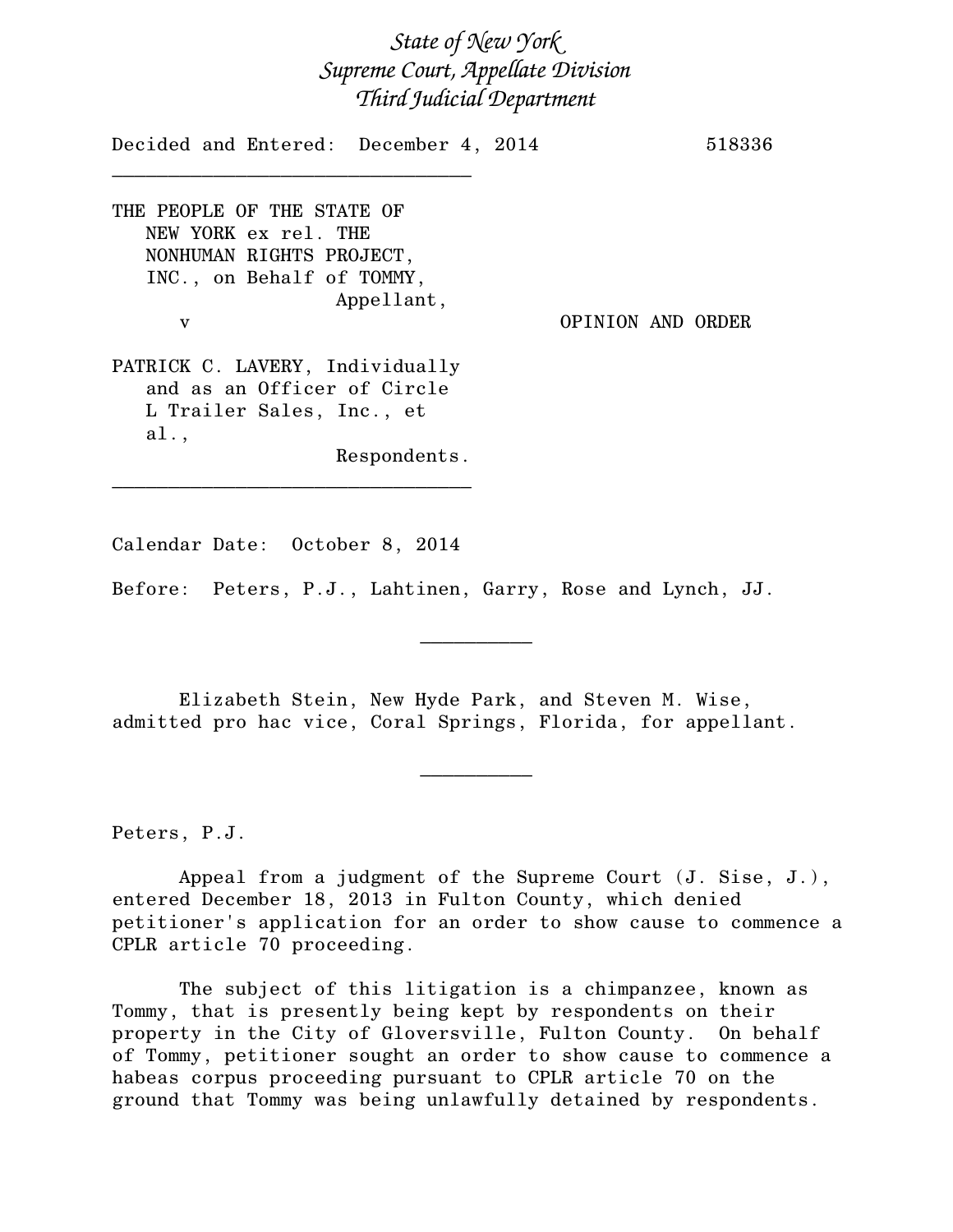## -2- 518336

In support, petitioner submitted the affidavits of several experts in an effort to establish that, in general, chimpanzees have attributes sufficient to consider them "persons" for the purposes of their interest in personal autonomy and freedom from unlawful detention. Collectively, these submissions maintain that chimpanzees exhibit highly complex cognitive functions – such as autonomy, self-awareness and self-determination, among others – similar to those possessed by human beings. Following an ex parte hearing, Supreme Court found that the term "person" under CPLR article 70 did not include chimpanzees and issued a judgment refusing to sign an order to show cause. Petitioner appeals. $1^2$ 

This appeal presents the novel question of whether a chimpanzee is a "person" entitled to the rights and protections afforded by the writ of habeas corpus. Notably, we have not been asked to evaluate the quality of Tommy's current living conditions in an effort to improve his welfare. In fact, petitioner's counsel stated at oral argument that it does not allege that respondents are in violation of any state or federal statutes respecting the domestic possession of wild animals (see e.g. ECL 11-0512). According to petitioner, while respondents are in compliance with state and federal statutes, the statutes themselves are inappropriate. Yet, rather than challenging any such statutes, petitioner requests that this Court enlarge the common-law definition of "person" in order to afford legal rights to an animal. We decline to do so, and conclude that a chimpanzee is not a "person" entitled to the

<sup>1</sup> As Supreme Court's judgment finally determined the matter by refusing to issue an order to show cause to commence a habeas corpus proceeding, it is appealable as of right (see CPLR 7011; see generally People ex rel. Seals v New York State Dept. of Correctional Servs., 32 AD3d 1262, 1263 [2006]; People ex rel. Tatra v McNeill, 19 AD2d 845, 846 [1963]).

During the pendency of this appeal, this Court granted petitioner's motion for a preliminary injunction enjoining respondents from removing Tommy to Florida (2014 NY Slip Op 77524[U] [2014]).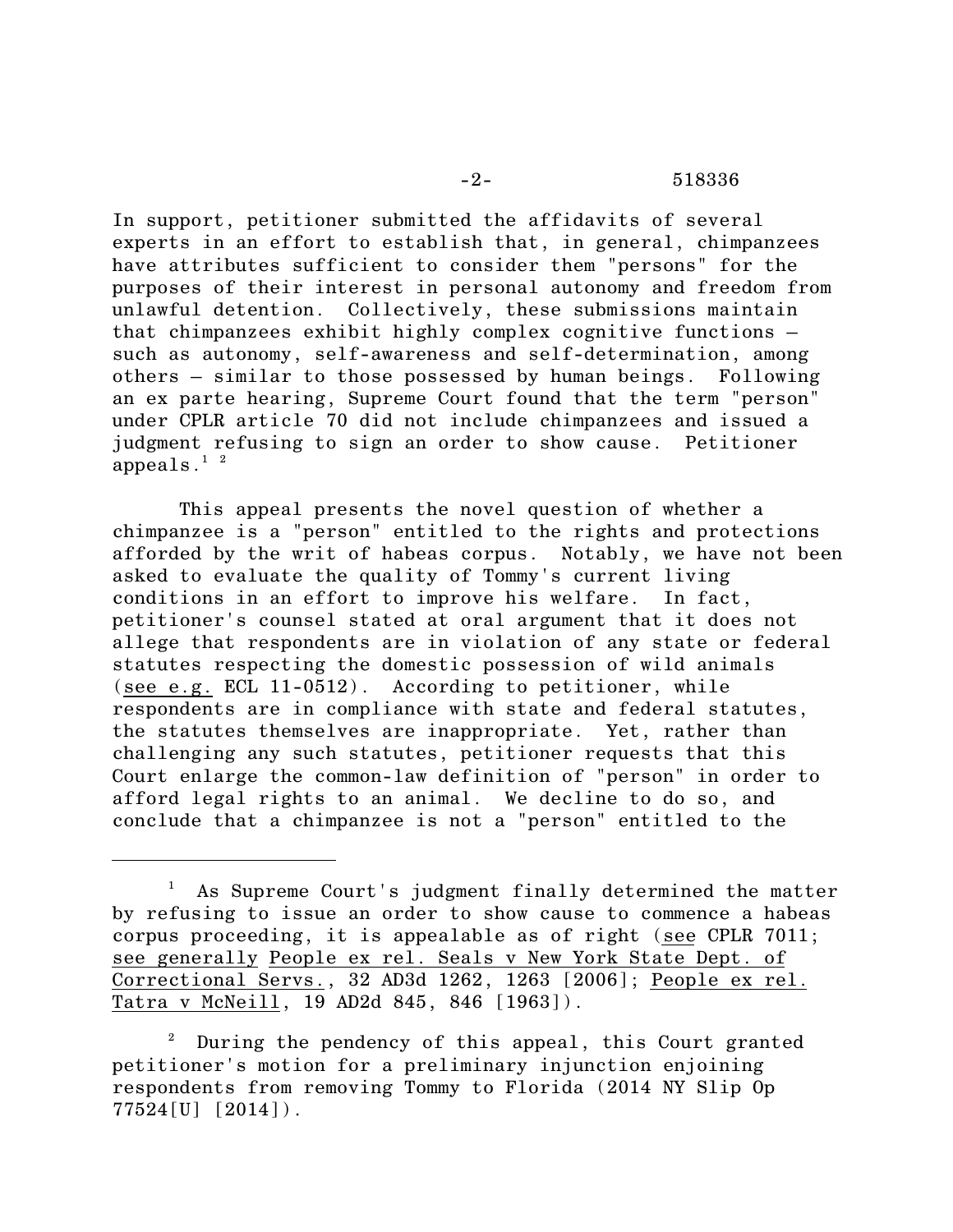## -3- 518336

rights and protections afforded by the writ of habeas corpus.

The common law writ of habeas corpus, as codified by CPLR article 70, provides a summary procedure by which a "person" who has been illegally imprisoned or otherwise restrained in his or her liberty can challenge the legality of the detention (CPLR 7002 [a]). The statute does not purport to define the term "person," and for good reason. The "Legislature did not intend to change the instances in which the writ was available," which has been determined by "the slow process of decisional accretion" (People ex rel. Keitt v McMann, 18 NY2d 257, 263 [1966]) [internal quotation marks and citation omitted]). Thus, we must look to the common law surrounding the historic writ of habeas corpus to ascertain the breadth of the writ's reach.

Not surprisingly, animals have never been considered persons for the purposes of habeas corpus relief, nor have they been explicitly considered as persons or entities capable of asserting rights for the purpose of state or federal law (see e.g. Lewis v Burger King, 344 Fed Appx 470, 472 [10th Cir 2009], cert denied 558 US 1125 [2010]; Cetacean Community v Bush, 386 F3d 1169, 1178 [9th Cir 2004]; Tilikum ex rel. People for the Ethical Treatment of Animals, Inc. v Sea World Parks & Entertainment, Inc., 842 F Supp 2d 1259, 1263 [SD Cal 2012]; Citizens to End Animal Suffering & Exploitation, Inc. v New England Aquarium, 836 F Supp 45, 49-50 [D Mass 1993]). Petitioner does not cite any precedent – and there appears to be none – in state law, or under English common law, that an animal could be considered a "person" for the purposes of common-law habeas corpus relief. In fact, habeas corpus relief has never been provided to any nonhuman entity (see e.g. United States v Mett, 65 F3d 1531, 1534 [9th Cir 1995], cert denied 519 US 870 [1996]; Waste Management of Wisconsin, Inc. v Fokakis, 614 F2d 138, 139-140 [7th Cir 1980], cert denied 449 US 1060 [1980]; Sisquoc Ranch Co. v Roth, 153 F2d 437, 441 [9th Cir 1946]; Graham v State of New York, 25 AD2d 693, 693 [1966]).

The lack of precedent for treating animals as persons for habeas corpus purposes does not, however, end the inquiry, as the writ has over time gained increasing use given its "great flexibility and vague scope" (People ex rel. Keitt v McMann, 18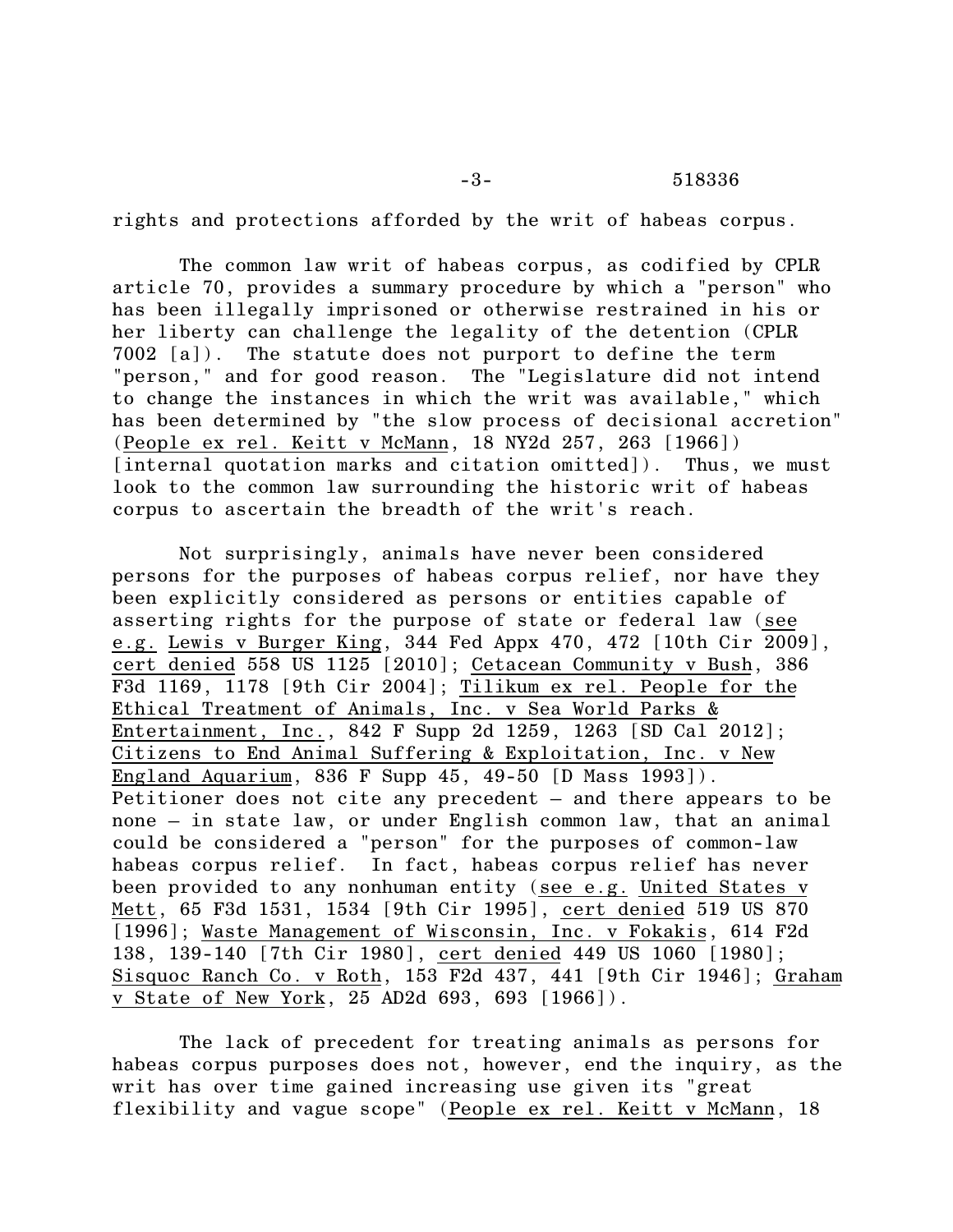## -4- 518336

NY2d at 263) [internal quotation marks and citation omitted]). While petitioner proffers various justifications for affording chimpanzees, such as Tommy, the liberty rights protected by such writ, the ascription of rights has historically been connected with the imposition of societal obligations and duties. Reciprocity between rights and responsibilities stems from principles of social contract, which inspired the ideals of freedom and democracy at the core of our system of government (see Richard L. Cupp Jr., Children, Chimps, and Rights: Arguments From "Marginal" Cases, 45 Ariz St LJ 1, 12-14 [2013]; Richard L. Cupp Jr., Moving Beyond Animal Rights: A Legal/Contractualist Critique, 46 San Diego L Rev 27, 69-70 [2009]; see also Matter of Gault, 387 US 1, 20-21 [1967]; United States v Barona, 56 F3d 1087, 1093-1094 [9th Cir 1995], cert denied 516 US 1092 [1996]). Under this view, society extends rights in exchange for an express or implied agreement from its members to submit to social responsibilities. In other words, "rights [are] connected to moral agency and the ability to accept societal responsibility in exchange for [those] rights" (Richard L. Cupp Jr., Children, Chimps, and Rights: Arguments From "Marginal" Cases, 45 Ariz St LJ 1, 13 [2013]; see Richard L. Cupp Jr., Moving Beyond Animal Rights: A Legal/Contractualist Critique, 46 San Diego L Rev 27, 69 [2009]).

Further, although the dispositive inquiry is whether chimpanzees are entitled to the right to be free from bodily restraint such that they may be deemed "persons" subject to the benefits of habeas corpus, legal personhood has consistently been defined in terms of both rights and duties. Black's Law Dictionary defines the term "person" as "[a] human being" or, as relevant here, "[a]n entity (such as a corporation) that is recognized by law as having the rights and duties [of] a human being" (emphasis added). It then goes on to provide:

> "So far as legal theory is concerned, a person is any being whom the law regards as capable of rights and duties.. . . Persons are the substances of which rights and duties are the attributes. It is only in this respect that persons possess juridical significance, and this is the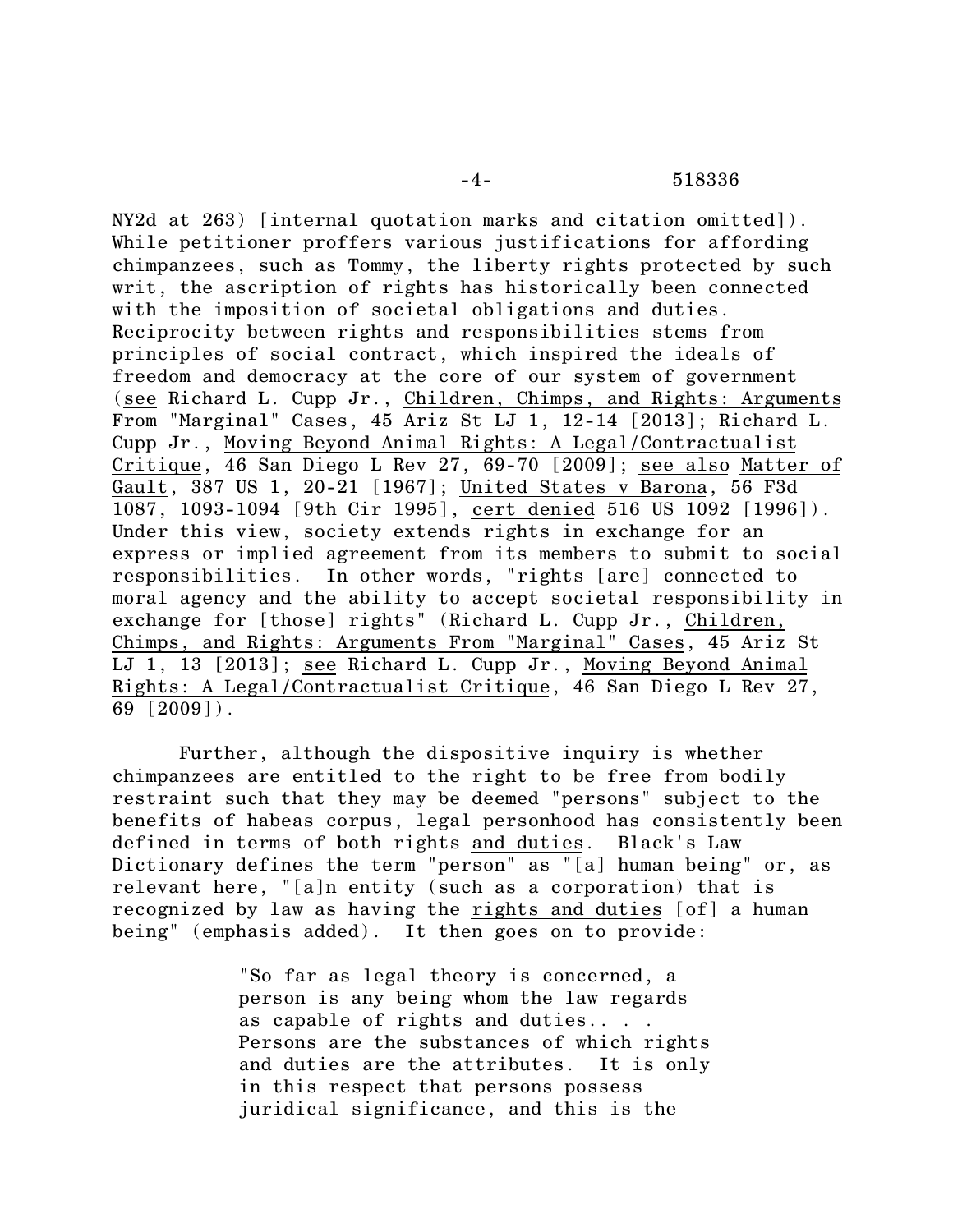exclusive point of view from which personality receives legal recognition" (Black's Law Dictionary [7th ed 1999], citing John Salmond, Jurisprudence 318 [10th ed 1947]; see John Chipman Gray, The Nature and Sources of the Law [2d ed], ch II, at 27 [stating that the legal meaning of a "person" is "a subject of legal rights and duties"]).

Case law has always recognized the correlative rights and duties that attach to legal personhood (see e.g. Smith v ConAgra Foods, Inc., 431 SW3d 200, 203-204 [Ark 2013], citing Calaway v Practice Mgmt. Servs., Inc., 2010 Ark 432, \*4 [2010] [defining a "person" as "a human being or an entity that is recognized by law as having the rights and duties of a human being"]; Wartelle v Womens' & Children's Hosp., 704 So 2d 778, 780 [La 1997] [finding that the classification of a being or entity as a "person" is made "solely for the purpose of facilitating determinations about the attachment of legal rights and duties"]; Amadio v Levin, 509 Pa 199, 225, 501 A2d 1085, 1098 [1985, Zappala, J., concurring] [noting that "'[p]ersonhood' as a legal concept arises not from the humanity of the subject but from the ascription of rights and duties to the subject"]).<sup>3</sup> Associations of human beings, such as corporations and municipal entities, may be considered legal persons, because they too bear legal duties in exchange for their legal rights (see e.g. Pembina Consol. Silver Mining & Milling Co. v Pennsylvania, 125 US 181, 189 [1888]; Western Sur. Co. v ADCO Credit, Inc., 251 P3d 714, 716 [Nev 2011]; State v A.M.R., 147 Wash 2d 91, 94, 51 P3d 790, 791 [2002]; State v Zain, 207 W Va 54, 61-65, 528 SE2d 748, 755-759 [1999], cert denied 529 US 1042 [2000]).

<sup>3</sup> To be sure, some humans are less able to bear legal duties or responsibilities than others. These differences do not alter our analysis, as it is undeniable that, collectively, human beings possess the unique ability to bear legal responsibility. Accordingly, nothing in this decision should be read as limiting the rights of human beings in the context of habeas corpus proceedings or otherwise.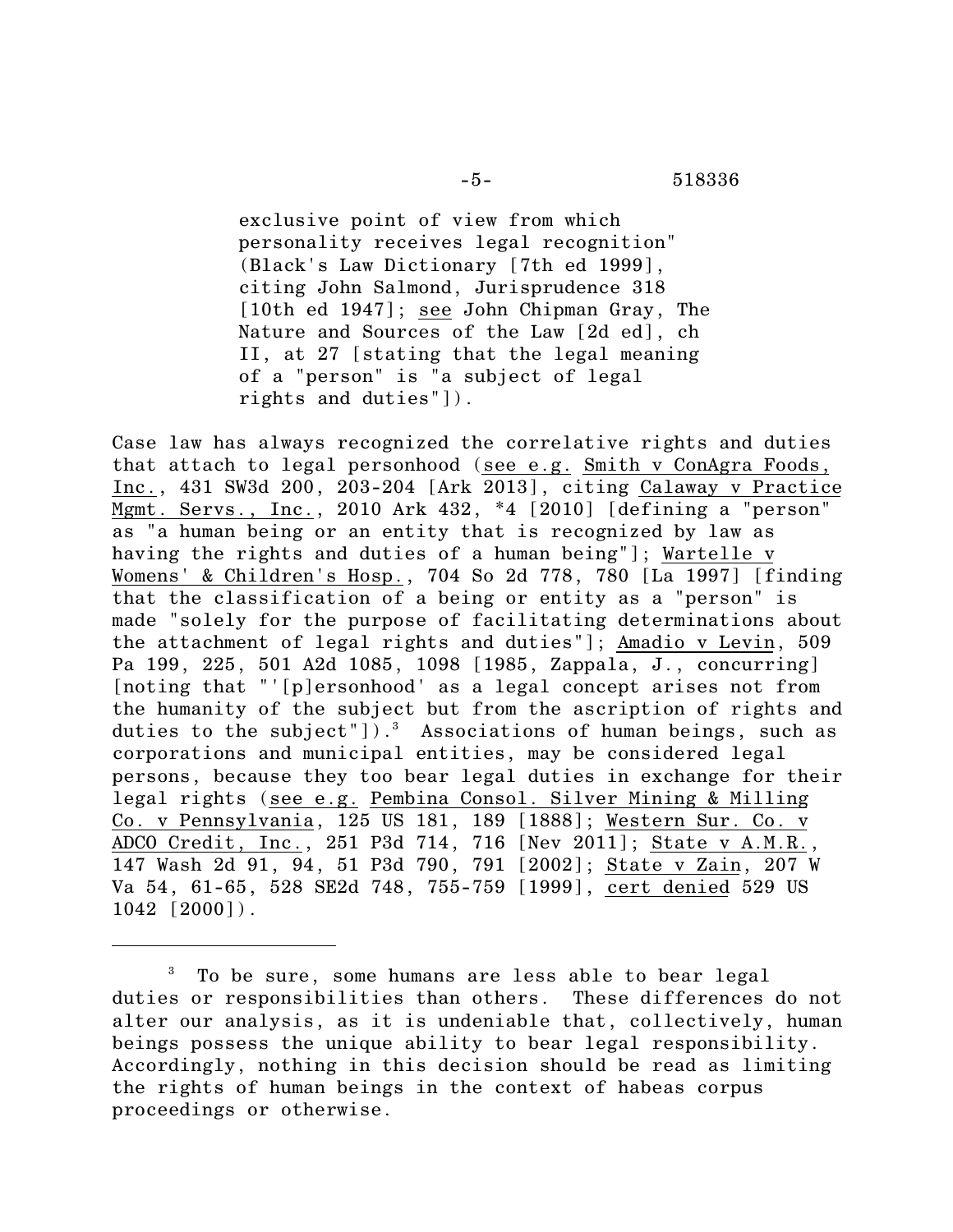Needless to say, unlike human beings, chimpanzees cannot bear any legal duties, submit to societal responsibilities or be held legally accountable for their actions. In our view, it is this incapability to bear any legal responsibilities and societal duties that renders it inappropriate to confer upon chimpanzees the legal rights – such as the fundamental right to liberty protected by the writ of habeas corpus – that have been afforded to human beings.

Our rejection of a rights paradigm for animals does not, however, leave them defenseless. The Legislature has extended significant protections to animals, subject to criminal penalties, such as prohibiting the torture or unjustifiable killing of animals (see Agriculture and Markets Law § 353), the abandonment of animals in a public place (see Agriculture and Markets Law § 355), the transportation of animals in cruel or inhuman manners (see Agriculture and Markets Law § 359 [1]) or by railroad without periodically allowing them out for rest and sustenance (see Agriculture and Markets Law § 359 [2]), and the impounding of animals and then failing to provide them sustenance (see Agriculture and Markets Law § 356). Notably, and although subject to certain express exceptions, New Yorkers may not possess primates as pets (see ECL 11-0103 [6] [e] [1]; 11-0512). Thus, while petitioner has failed to establish that common-law relief in the nature of habeas corpus is appropriate here, it is fully able to importune the Legislature to extend further legal protections to chimpanzees.

Lahtinen, Garry, Rose and Lynch, JJ., concur.